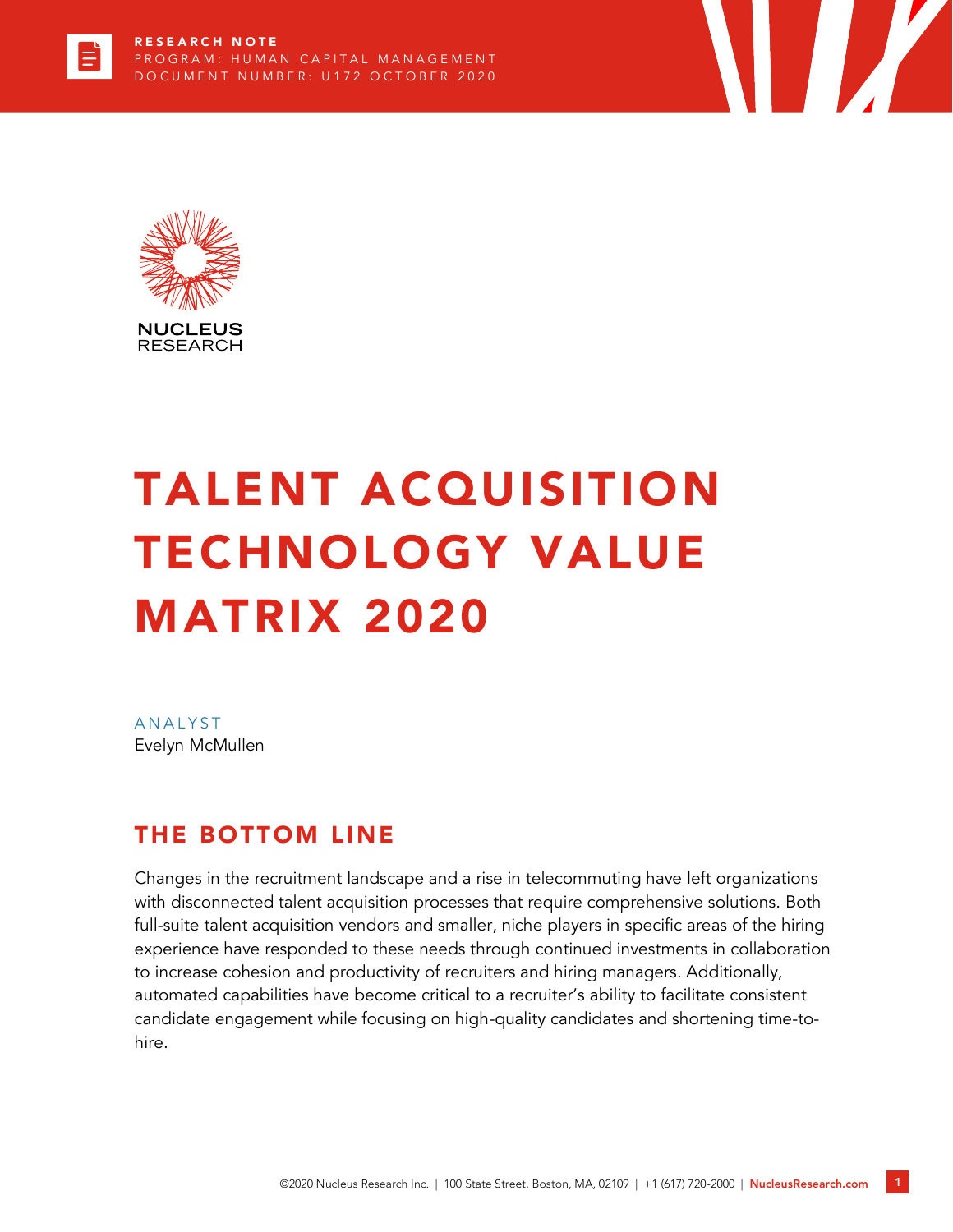

# MARKET OVERVIEW

The talent acquisition space is filled with applicant tracking system (ATS) vendors that offer full hiring and recruiting functionality, as well as niche players that focus on a specific areas of talent acquisition such as sourcing or interviewing. These talent-focused providers will be expected to invest further in these areas, whether they continue to add functionality or augment existing capabilities.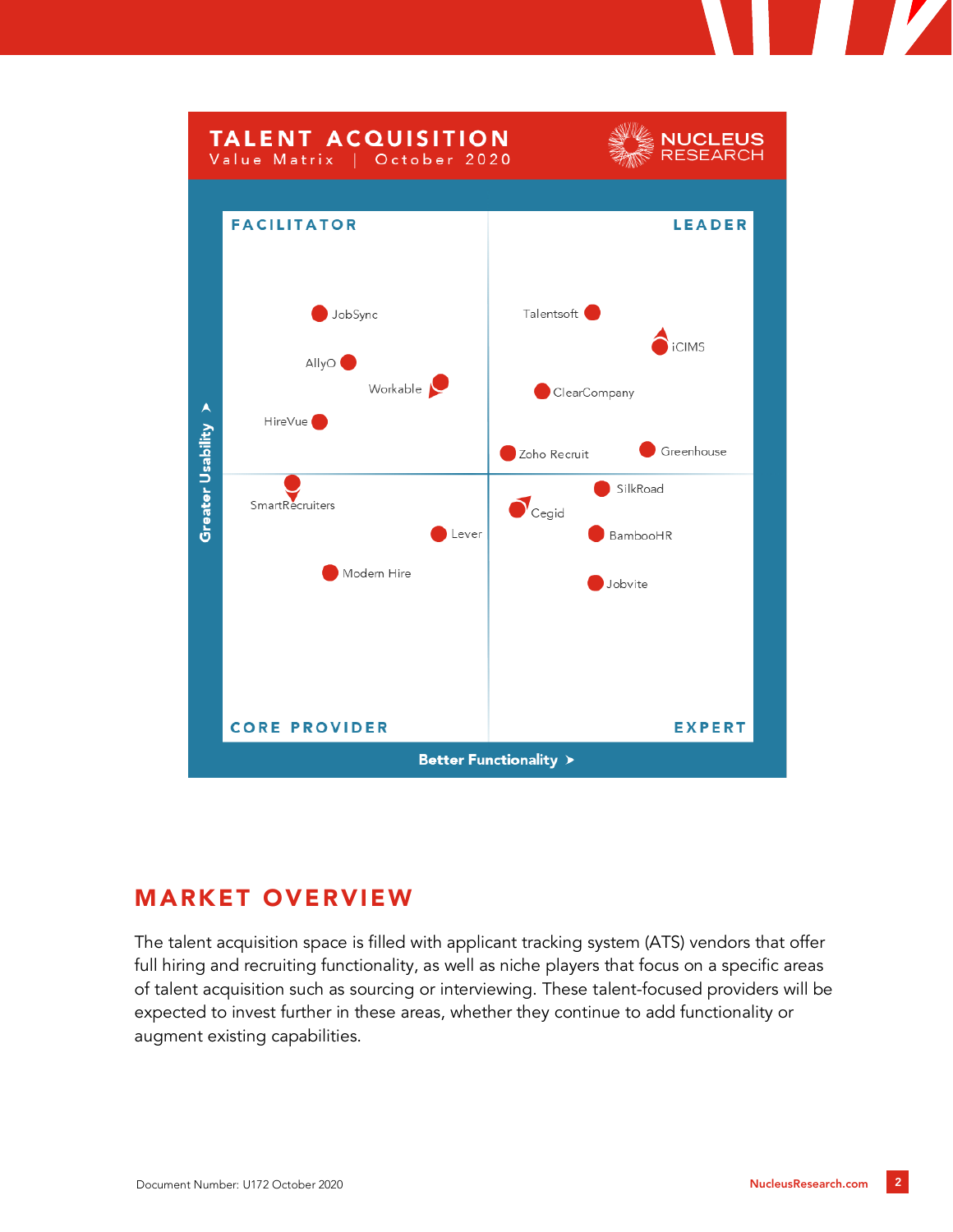Record high unemployment and economic downturn has significantly changed the recruiting landscape that employers face. Organizations must respond to a drastic expansion of talent pools while ensuring that recruiters can collaborate efficiently while working remotely. As engagement becomes a critical aspect of the candidate experience, organizations must leverage solutions that automate processes such as sourcing, candidate outreach, and interview scheduling which free up recruiter time to hone-in on quality.

In this year's Value Matrix, Nucleus has assessed select talent acquisition providers based on their product usability, functionality, and the value that customers realize from the capabilities of the product (Nucleus Research S142 – *Understanding the Value Matrix*, September 2018). This research is intended to provide consumers with insight regarding the specific ways in which vendors are delivering value to their customers, while examining what one can expect from the talent acquisition market going forward.

Vendors are responding to recent organizational needs through investment in automated capabilities that shorten time-to-hire and boost recruiter and hiring manager productivity, including automated sourcing, candidate search, skill matching, resume parsing, interview scheduling and conduction, and engagement. A majority of sourcing and recruiting processes are expected to be automated by next year, which will allow recruiters to rededicate effort to bottom of the funnel activities and find best-fit candidates for given positions. The acquisition of AllyO by AI-powered interview platform HireVue marks what Nucleus predicts will be continued consolidation of the recruitment automation space.

# LEADERS

Leaders in the Value Matrix include ClearCompany, Greenhouse, iCIMS, Talentsoft, and Zoho Recruit.

# CLEARCOMPANY

The ClearCompany recruiting platform can connect with an organization's HRIS and onboarding solution and allows recruiters and hiring managers to define best-fit skills and qualities for a given role. Candidates can be assessed, engaged through text, interviewed, and hired through the solution on-demand, with web and mobile app-based access. ClearCompany's sourcing capabilities pull potential candidates from approximately 160 million profiles, job boards, an organization's own database, and current employees into a singular location and allows hiring managers to easily build and manage talent pools. The vendor has partnerships with assessment and video interviewing providers that allow organizations to expedite the interview process while operating remotely. Interview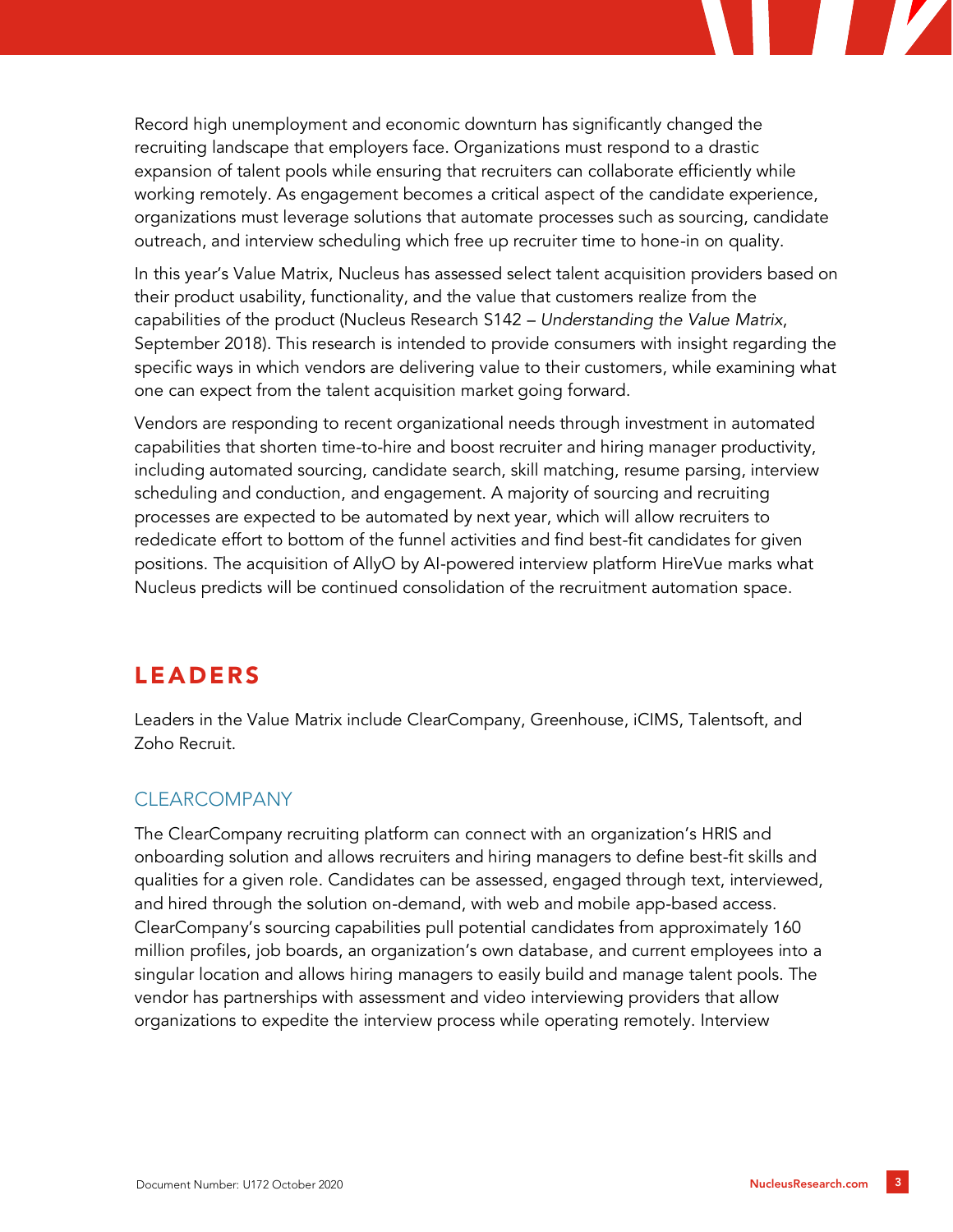questions can be customized for specific roles, and scorecards and other interview tools allow teams to maintain consistency and efficiency when evaluating candidates. Digital offer letters through the platform reduce time to hire by allowing the onboarding process to begin sooner.

## **GREENHOUSE**

Greenhouse provides hiring solutions for enterprises and SMBs with its Greenhouse Recruiting and Greenhouse Onboarding offerings. The two products work together to streamline hiring processes from sourcing to onboarding of new hires, with a dedicated DE&I solution embedded throughout. Greenhouse Recruiting includes an applicant tracking system and candidate relationship management (CRM) functionality that tackles sourcing, talent pooling, and pipeline analytics. Additional capabilities include mobile accessibility and predictive analytics. Greenhouse Onboarding automates onboarding tasks and allows organizations to improve the new hire experience by creating customizable profiles for team introductions, as well as a central "knowledge hub" of company information. Greenhouse allows organizations to build consistent recruiting and onboarding workflows, with collaboration that is especially helpful to customers with hiring teams working remotely. Additionally, Greenhouse customers can access more than 350 third-party integrations to leverage best-of-breed functionality in areas such as compliance, interviewing, and collaboration.

#### ICIMS

The iCIMS Talent Cloud platform offers solutions for attracting, engaging, hiring, and advancing talent to more than 4,000 enterprise-level customers worldwide. The solution provides functionality for candidate relationship management, career sites, applicant tracking, text engagement, offer management, and onboarding, and has the ability to integrate with more than 700 iCIMS Talent Cloud partners to meet employer's needs. The iCIMS Service and Advisor Partner Community launched in March and is comprised of certified industry experts who guide the strategic use of iCIMS' Talent Cloud. Additionally, the vendor recently acquired Opening.io, an Ireland-based data-science company that specializes in AI application for talent. The acquisition has allowed iCIMS to launch Talent Cloud AI and help customers to streamline hiring processes at scale.

Recent updates and announcements include:

In February, iCIMS joined Ceridian's Dayforce Software Partner Program which includes a seamless integration between iCIMS' Talent Cloud and Ceridian's human capital management platform.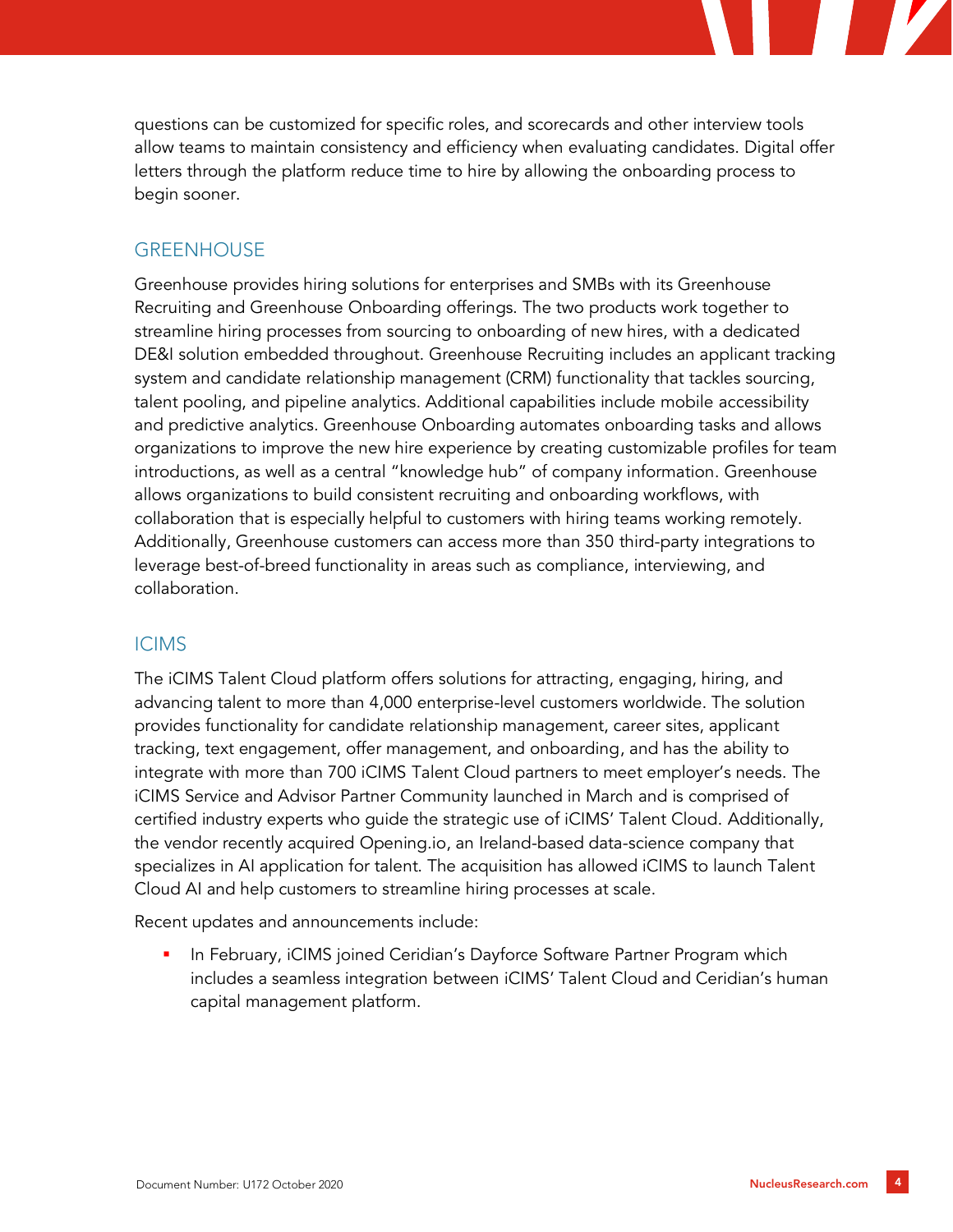

- June marked the first monthly edition of the iCIMS' Insights report, which translates billions of data points into a center of actionable insights to drive hiring strategies.
- In October, iCIMS announced a brand refresh to better reflect the evolving needs of the marketplace and communicate the full value of what iCIMS provides to customers.

## TALENTSOFT

Talentsoft provides organizations with a cloud-based HCM software solution that includes functionality for recruitment through its Hello Talent solution. The vendor offers multichannel recruiting through agency portals, Talentsoft CRM, and a gamified mobile app that allows current employees to make referrals. Talentsoft's AI-driven Smart Assistant tool can analyze data from candidate profiles and provides recruiters with recommendations and insights into which candidates are best-fit for a given position. Additional automated capabilities through the solution include process monitoring and interview scheduling. The vendor offers My Talentsoft, allowing employers to configure onboarding portals that allow new hires to quickly acquaint themselves with their new position and streamline the completion of required documentation. The vendor's partner tech marketplace allows organizations to leverage third-party integrations for processes such as assessments, video interviewing, candidate matching, candidate referrals, and onboarding.

Recent updates and announcements include:

- Matching Technology. Talentsoft has placed a heavy emphasis on skills management and integration of matching technology, particularly through its acquisition of Crafty, within its solutions. The new Talent Profile consolidates employee data from internal and external sources, as well as self-declaration of interests and goals. Coupled with the Talent Marketplace, managers can easily identify potential candidates for crossfunctional and short-term projects, and employees can find opportunities that match their skills and aspirations. The vendor's Recruiting Match feature allows employers to easily find the best candidate for a given position.
- Microsoft Teams integration. After being named Country Partner of the Year in 2019, Talentsoft expanded its long-standing partnership with Microsoft to include native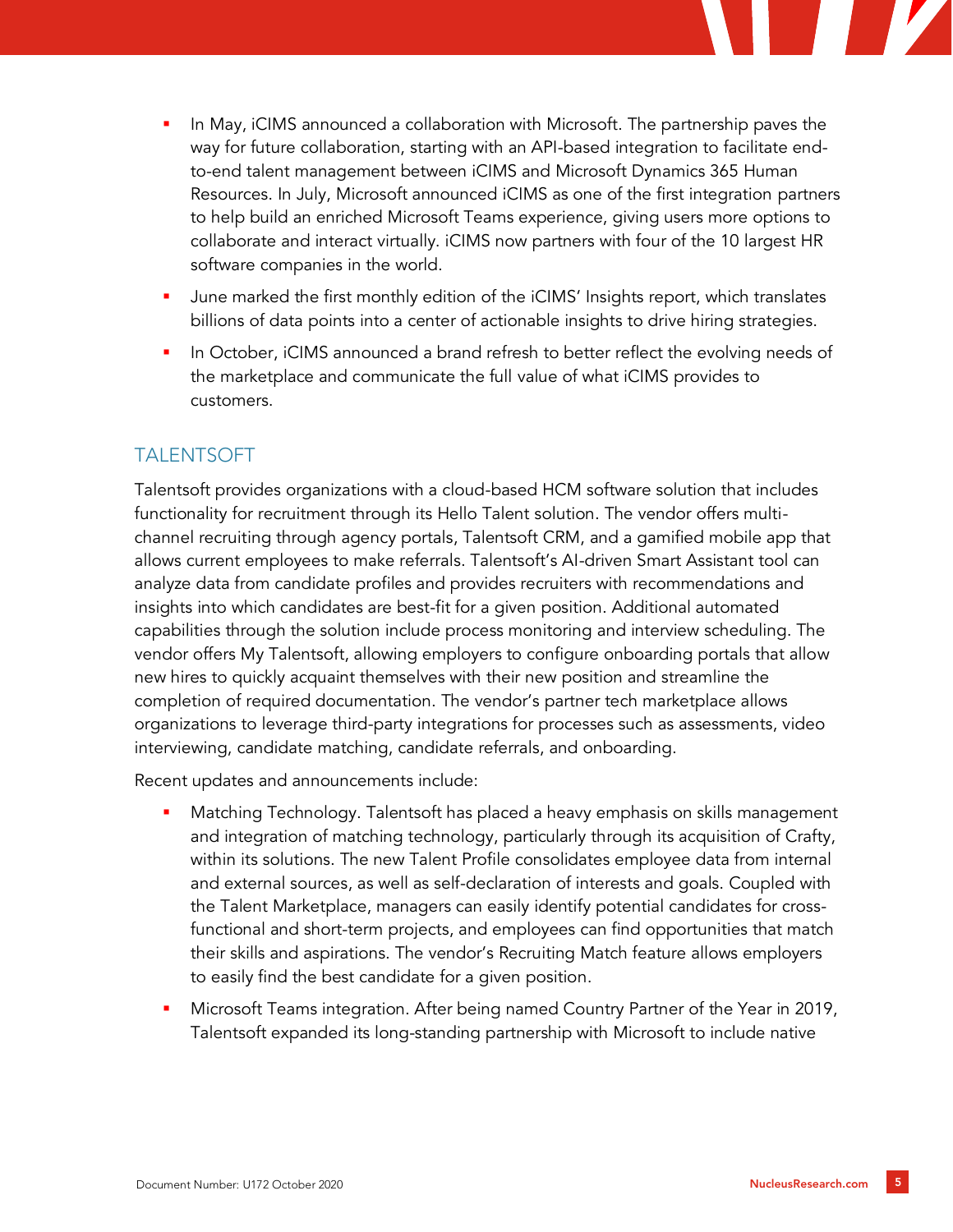integration of its Continuous Conversation within Microsoft Teams, allowing employees and managers to collaborate within the flow of work. This integration includes several AI-powered components such as a chatbot with push notifications and an automated interview scheduling feature to accelerate manager and employee productivity.

#### ZOHO RECRUIT

Zoho Recruit is a cloud-native talent acquisition solution for corporate hiring and staffing agencies. The platform combines candidate sourcing, interview scheduling, background screening and digital signature to accelerate talent hiring. The AI capabilities in the platform provide practical suggestions for recruiters to identify the right talent for the right job. Builtin reports and dashboards can identify KPIs and offers further analysis into recruiting measures to improve decision-making and keep a tab on ROI. The mobile app offers ondemand interview scheduling and candidate review. The app also allows recruiters to conduct interviews to streamline and manage hiring experience across access mediums including desktop and mobile.

The Zoho Recruit platform integrates deeply with third-party ecosystem providers like Google & Microsoft; Notable SaaS integrations include Checkr and Slack. The platform combines with other Zoho products to offer a cohesive suite experience.

# FACILITATORS

Facilitators in the Value Matrix include AllyO, HireVue, JobSync, and Workable.

## ALLYO

AllyO offers an end-to-end recruitment and employee engagement solution that leverages AI-powered chatbots that streamline recruiting tasks including sourcing, screening, assessing, and interview scheduling. The solution also has automated onboarding capabilities through its engagement bots, allowing new hires to interact with a consistent point of reference as they begin their new position. AllyO integrates with HCM suites such as Workday, ADP, SAP SuccessFactors and Oracle HCM Cloud. The solution can also be deployed on job boards and career pages and allows organizations to augment recruiting technology without having to overhaul existing infrastructure. AllyO Recruit captures candidates and screens them with a number of customized questions based on employer requirements. The bot is then able to take a candidate through the application process in a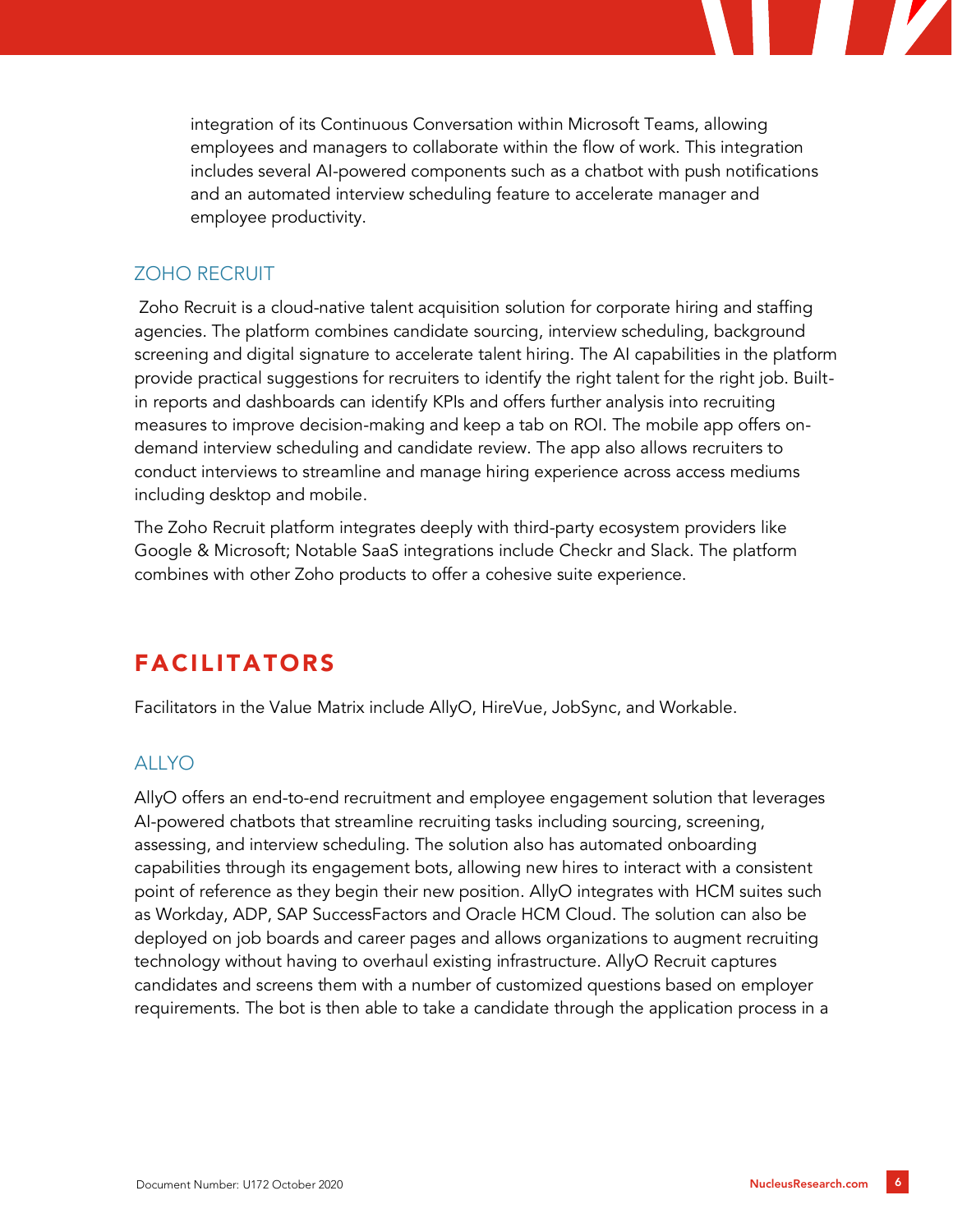conversational manner using natural language processing (NLP) and can send automated interview invites through integrations with major calendaring systems.

#### **HIREVUE**

HireVue offers a cloud-based recruiting software that leverages predictive artificial intelligence and organizational science through video interviews and assessment capabilities to standardize the interview process. Live and on-demand video interviewing, pre-hire assessments, and hiring intelligence work together and act as an applicant tracking system, while the solution analyzes verbal and non-verbal cues to rank candidates based on a display of characteristics that will lead them to success in a given position. Pre-hire assessments can be game-based or pertaining to coding, and organizations can build assessments that measure job-related emotional intelligence or role-specific requirements to meet business demands. In September, HireVue partnered with Microsoft Teams, creating Microsoft HireVue Interviews for Microsoft Teams and currently offers integrations with HCM solutions such as Greenhouse, SAP, and Oracle. HireVue is currently available worldwide in over 30 languages.

Recent updates and announcements include:

- As part of its commitment to develop AI in an ethical manner and tackle issues of diversity and inclusion, biases in algorithms, and data security HireVue has an Expert Advisory Board to further uphold accountability.
- Early in October, HireVue announced its acquisition of chatbot and recruitment automation provider, AllyO. The merger is expected to help customers further streamline recruitment processes and give recruiters more time to focus on valueadded tasks while shortening time-to-hire.

#### JOBSYNC

JobSync's solution integrates with many of the Enterprise applicant tracking systems, including Workday, Oracle Taleo, SuccessFactors. Instead of applications being sent to an e-mail address for manual entry, they are sent directly into the ATS, thus saving recruiter time. The solution further augments the traditional one-click apply experience by allowing employers to add custom screening questions to their applications so that applicants are not required to leave the job posting to apply. Native apply functionality though JobSync delivers a more complete application into the ATS, as opposed to just contact information and a resume. In this, the solution not only boosts applicant volume, but also increases the velocity of the process, increases the return on ad spend, and improves the quality of the applicant talent pool.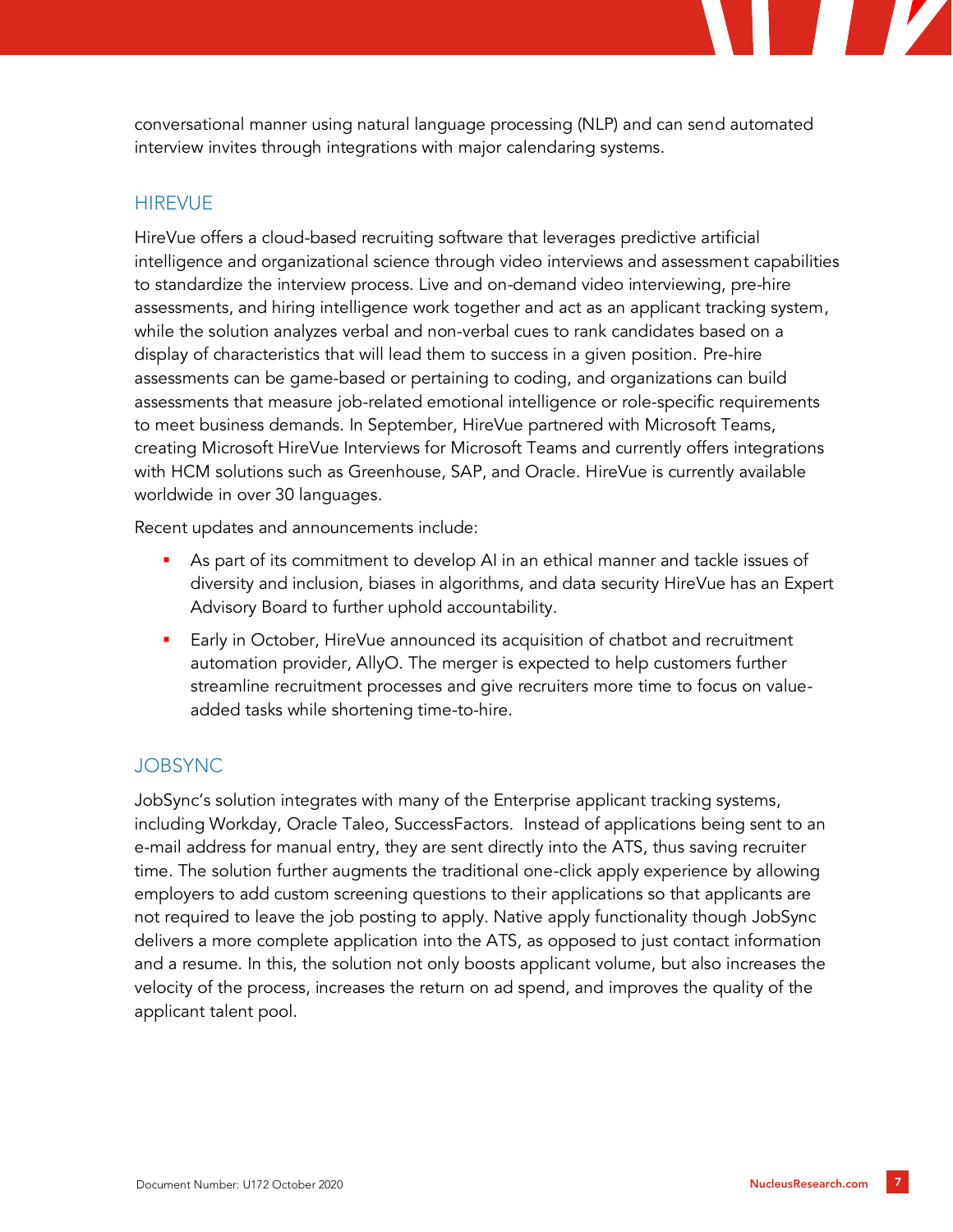

#### **WORKABLE**

The Workable recruiting platform includes functionality for recruitment marketing, sourcing, evaluation, interview scheduling, one-way interviews, and candidate assessments. The solution also includes mobile access, built-in reports, and the ability to automate hiring workflows. Built-in sourcing through Workable includes a searchable database that allows users to search for candidates based on factors such as skills, location, and experience. The platform also offers employers AI-based recommendations. Mobile recruiting through Workable allows hiring teams to collaborate while working remotely, and automated interview scheduling helps to accelerate an organization's hiring pipeline.

# CORE PROVIDERS

Core Providers in the Value Matrix include Lever, Modern Hire, and SmartRecruiters.

## LEVER

The Lever Talent Suite is a scalable solution that includes modules for hiring, analytics, candidate engagement, and internal and external sourcing. The Lever Hire talent pipeline platform captures candidate data into a single talent database, tracking the entirety of the candidate lifecycle. Organizations can leverage Lever Nurture to conduct candidate outreach and maximize sourcing efficiency without the need for third-party integrations. Analytics capabilities through the suite cover candidate sourcing and hiring process reporting, allowing organizations to recognize and fix any inefficiencies. Lever customers report that the suite has a clean, navigable UI and that support is responsive to any inquiries.

## MODERN HIRE

In 2019, Shaker International and Montage merged to create Modern Hire, a recruiting automation platform. Modern Hire is a SaaS-delivered solution, offering customers the option to choose between an interview and assessment solution or opt for the end-to-end talent acquisition platform that includes predictive analytics, assessment, interviewing and scheduling tools that can be integrated with leading HCM systems. Modern Hire's pre-hire assessment capabilities include a virtual job tryout, allowing employers to articulate the daily tasks and responsibilities of a given position while allowing candidates to decipher whether or not the position is one that they want to pursue. Customers that spoke with Nucleus noted time savings resulting from eliminating candidates who are not truly interested in a given position and live video, scheduling, and screening tools that free up recruiter time.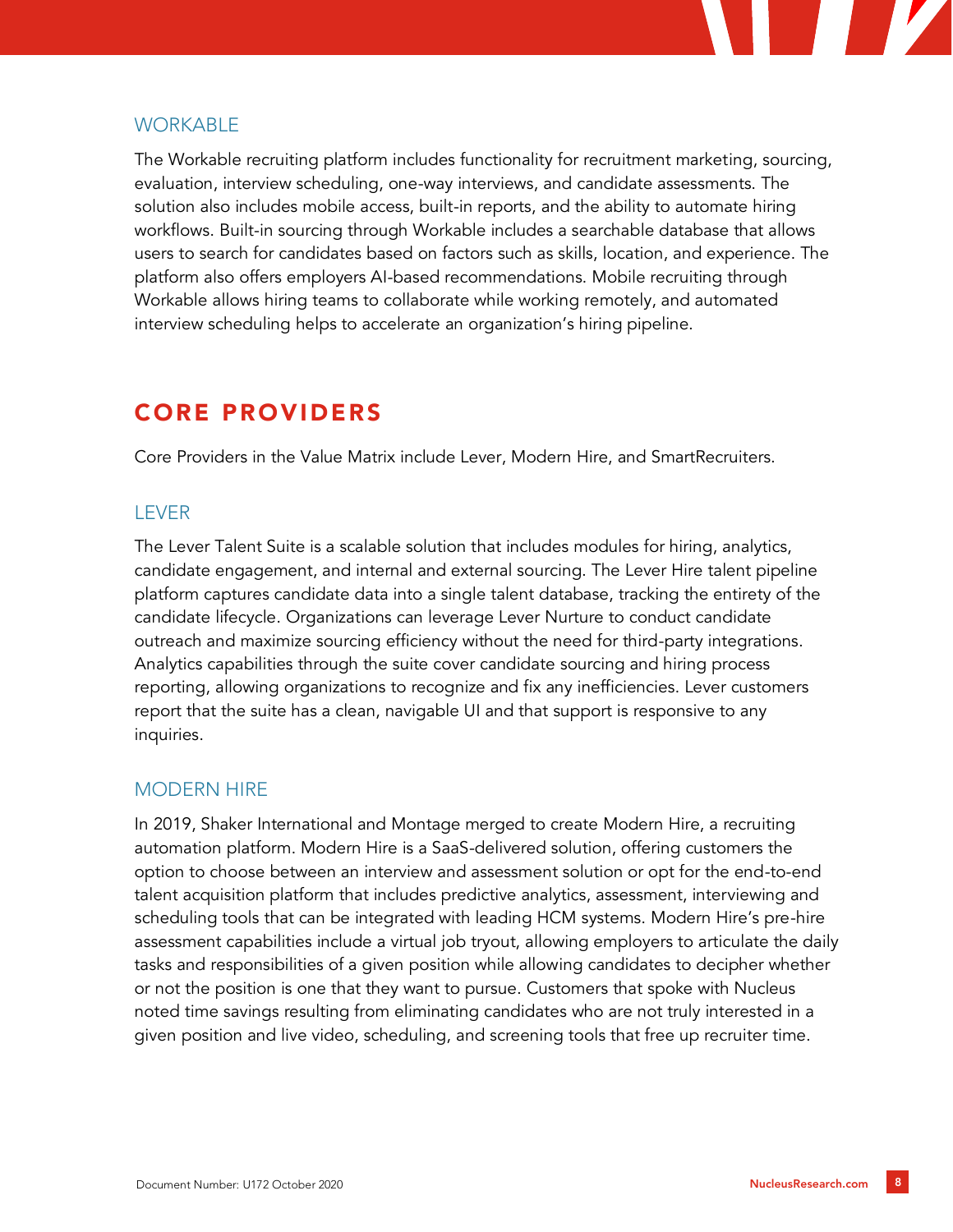Employers can customize and implement on-demand and live interviews through video, phone, SMS, and chat bots which provide organizations with predictions of on-the-job success, resulting in reduced turnover. In July, Modern Hire acquired Sonru, a provider in asynchronous video interviewing.

#### SMARTRECRUITERS

SmartRecruiters is a cloud-based hiring platform that includes functionality for recruitment marketing, candidate search, career page configuration, interview scheduling, and hiring process tracking. The platform also includes additional offerings such as SmartAssistant, Smart Jobs, Smart Message, and SmartCRM. The solution offers full source-to-hire capabilities with an open marketplace for third-party recruitment services with plug-and-play integrations and the ability to configure and automate workflows. The vendor currently supports 30 languages, and all marketing recruiting campaigns include a compliance module and enterprise-grade analytics. SmartRecruit allows organizations attract candidates through various channels, such as social media with one-click apply options. Organizations can track, screen, and evaluate candidates to monitor performance and re-use customized candidate search queries or workflows. Additionally, the vendor's digital offer management and reporting tools provide embedded offer templates and configurable forms to simplify the hiring process.

Recent updates and announcements include:

- In July the vendor launched SmartMessage, a natively built texting solution within its talent acquisition suite and includes both SMS and WhatsApp capabilities.
- To support remote work, the vendor also launched Tasks, a recruiting command center that allows organizations to identify high priority tasks for individuals and hiring managers, add priority flags based on urgency, manage team workflows, and assign due dates.
- **·** In February, the vendor announced a new integration with SEEK, Australia's most visited employment site, to attract & engage candidates in the AU & NZ market.

# EXPERTS

Experts in the Value Matrix include BambooHR, Cegid, Jobvite, and SilkRoad.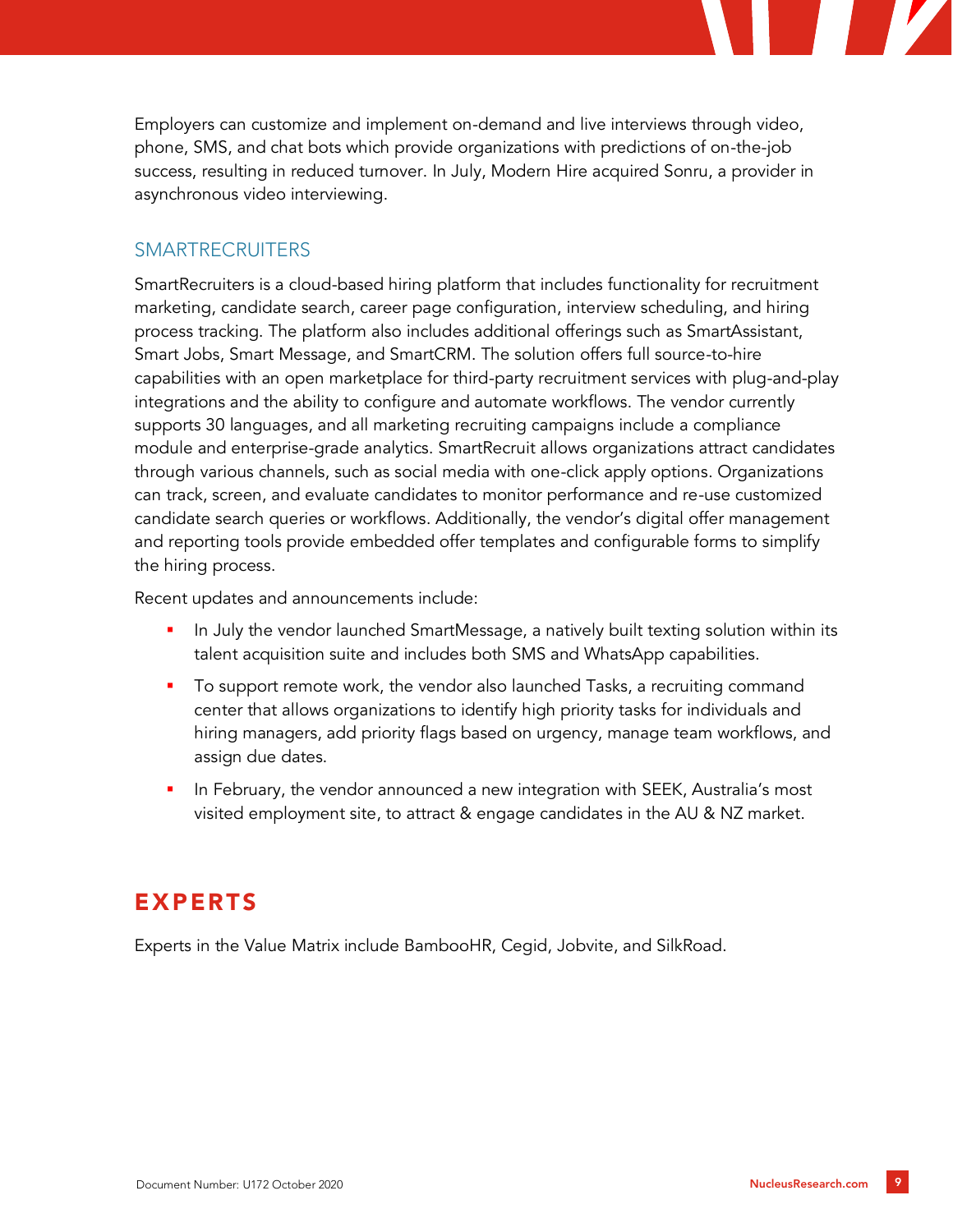

#### BAMBOOHR

BambooHR is a SaaS-delivered HR solution with a focus on small to midsized organizations. The vendor offers core HCM features and is best known for its applicant tracking software that simplifies the hiring process and finds the right candidates for each company. The solution ensures compliance through tracking and reporting, and its mobile application provides communication between candidates and recruiting teams through automatic alerts and in-system messages. BambooHR's onboarding capabilities automatically send onboarding tasks to new hires so they can get up to speed quickly and optimize performance. The solution also maintains robust reporting functionality that provides recruiters with information regarding how their content performs with potential recruits. BambooHR is a Google Cloud Technology Partner and allows Google Cloud customers to easily integrate the HR solution into an existing cloud environment.

## **CEGID**

Cegid offers a SaaS cloud-based talent solution that covers recruitment, job multiposting, onboarding, performance management, learning and development, career and succession planning, KPI boards, compensation and business intelligence. Cegid can function as a standalone module or integrate with existing talent management systems with its single line of code. Cegid Talent's sourcing capabilities through its Cegid RITA Job Multiposting Tool allows organizations to post jobs to thousands of world-wide job platforms and can track how each source performs to increase ROI. Additional functionality through Cegid Talent includes social site integration, career portal configuration, automated resume parsing, and automated candidate ranking. The vendor recently announced the availability of a Plug and Play edition of Cegid Talent, which offers 3 modules to choose from: Recruitment, Training and Performance Management, offering simple, quick deployment and preconfigured functionality according to best practices at lower costs for medium to large organizations.

#### **JOBVITE**

The Jobvite Talent Acquisition Suite takes a "marketing-first" approach to recruiting and leverages candidate profiles and engagement data to provide targeted content and optimize the candidate experience to increase engagement. Additionally, candidates can access and view their position in the hiring process through the platform. The suite offers more than 350 pre-built integrations with vendors including ADP, BambooHR, SilkRoad, and UKG. Automation capabilities through Jobvite allow recruiters to spend less time completing menial tasks such as job posting, resume parsing, and interview scheduling.